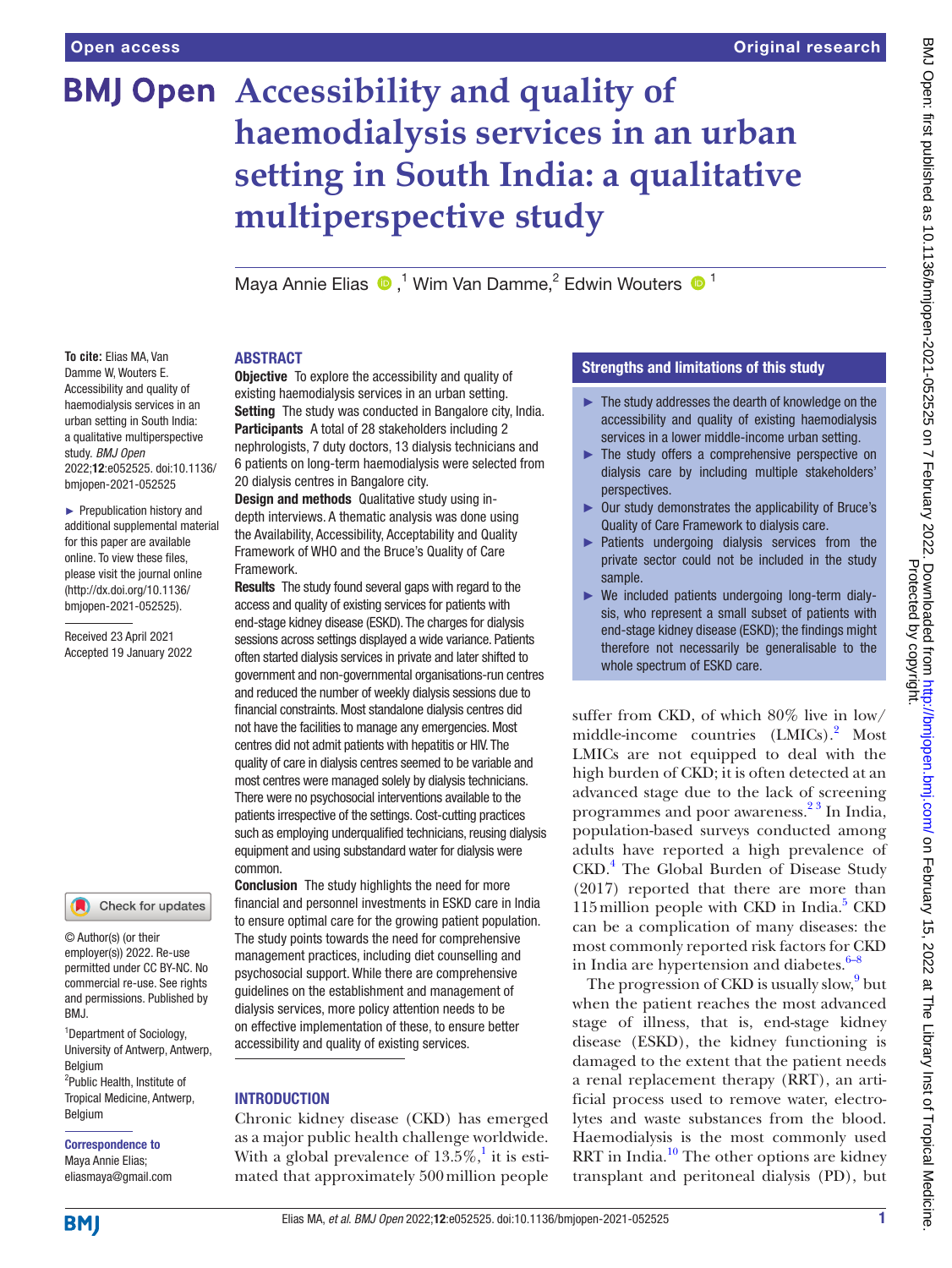these are rarely used in the country.<sup>11 12</sup> Haemodialysis uses an artificial kidney (haemodialyser) to remove waste and extra fluid from the blood. The filtered blood is then returned to the body with the help of a dialysis machine.

Once the patient is advised to undergo haemodialysis, a central venous catheter or an arteriovenous fistula is created as an entry point for haemodialysis. To insert the central venous catheter, a small incision is made in the skin over the selected vein located in the neck, upper chest or groin. The fistula is created between two blood vessels in the patient's arm through a small surgical procedure. In India, most patients undergo emergency haemodialysis,<sup>13</sup> where a line access using a catheter is created and later patients are advised to switch to the arteriovenous fistula. Haemodialysis sessions usually last 3–5hours. As per the Indian Society of Nephrology guidelines, a patient with ESKD is advised to undergo haemodialysis sessions three times a week. $^{14}$  Along with dialysis, patients need medication and supplements and may require blood transfusions. They need to undergo regular laboratory examinations to check for common infections. Patients with ESKD on dialysis are prone to infections, due to their acquired immune deficiency status, frequent hospital admissions and blood transfusions. $15$  There is a chance of 'machine-to-patient infection' of blood-borne diseases such as hepatitis and HIV during haemodialysis. In India, hepatitis C virus (HCV) infections among patients who undergo dialysis are reported to be high, and infection is a key cause of mortality among dialysis patients.<sup>[16](#page-7-7)</sup>

Apart from premature mortality, ESKD is also associated with loss of productivity and high financial burden. In India, facilities that offer haemodialysis in the public sector are limited to tertiary care hospitals situated in district headquarters or cities. Due to this, patients have to depend heavily on the private sector for haemodialysis and other support services, which often results in huge out-of-pocket payments for patients and families.<sup>17</sup> <sup>18</sup> Patients with ESKD often require emergency admission to hospital for dialysis, which further adds to their financial burden. The charges for a haemodialysis session in India vary from US\$13 to US\$40 (1000–3000 INR (Indian rupees) (US\$1 is approximately 70 INR)) with additional monthly charges for medicines of about US\$65–US\$70 (5000 INR).<sup>19</sup> It has been reported that due to financial constraints, only 10% of patients with ESKD in India receive any RRT, and of those, >70%die within the first 3 months due to inadequate financial resources to continue therapy.<sup>20 21</sup>

While ESKD poses a huge economic burden to patients and families, it also poses significant challenges to health systems. $22\frac{23}{1}$  Many developed nations spend more than 2%–3% of their annual healthcare budget for the approximately  $0.02\%$ – $0.03\%$  of patients with ESKD.<sup>24</sup> Considering the magnitude of ESKD and the financial constraints on patients, the Government of India introduced the Pradhan Mantri National Dialysis Programme in 2016, in which it announced establishing at least one dialysis unit with eight machines in each district to offer free haemodialysis to people living below the poverty line.<sup>25</sup> However, India still has less than 2000 nephrologists.<sup>1026</sup> and 4950 dialysis centres [\(https://www.expresshealthcare.in/features/breaking](https://www.expresshealthcare.in/features/breaking-barriers-to-dialysis/277182/)[barriers-to-dialysis/277182/](https://www.expresshealthcare.in/features/breaking-barriers-to-dialysis/277182/)), of which 80% operate in the private sector. It is estimated that a centre with 10 haemodialysis machines operating three shifts per day can only cater to 60 patients per week. This is inadequate to meet the existing demand for services.

The research on ESKD in India has largely focused on its prevalence, risk factors and treatment  $\cos s$ .<sup>5 6 19</sup> There is however a clear knowledge gap regarding the ESKD care process in India: the access to and quality of services offered. This requires in-depth qualitative research complementing the quantitative studies cited. The qualitative studies conducted on ESKD have so far been limited to either singlecentre experiences or solo perspectives from patients or providers. This qualitative study tries to address this research gap by explicitly exploring the access to and quality of ESKD care using multiple stakeholders' perspectives, in an urban setting in South India.

## **METHODS**

#### Study design

With the objective of producing in-depth knowledge on the accessibility and quality of dialysis care in India, a qualitative research design (using thematic analysis) was employed for the study.

## Study setting

The study was conducted in Bangalore, the capital city of Karnataka state in South India. Bangalore city is part of Bangalore urban district, which has an area of 2196 km<sup>2</sup> and a population of over 9 million.<sup>27</sup> The region has 104 primary health centres and 7 general hospitals in the government sector and more than 300 hospitals/nursing homes in the private sector. Bangalore is known for the presence of corporate hospital chains, managed by both national and international players.

## Sampling and data collection

Before the primary data collection, a preliminary mapping of dialysis centres was done by a desktop search, which yielded a result of 88 dialysis centres. From this list, the centres were categorised into three types based on the type of ownership: private, government-run and centres run by charitable institutions or non-governmental organisations (NGOs). To get a good representation of each of these settings, 20 centres were selected purposively for the study, of which 14 were in the private sector, 3 in the government sector and 3 were run by charitable trusts. Basic details of the dialysis centres were captured using a checklist (details captured attached as [online](https://dx.doi.org/10.1136/bmjopen-2021-052525)  [supplemental file 1](https://dx.doi.org/10.1136/bmjopen-2021-052525)). From these centres, interviews were conducted with a purposively selected consenting sample of patients, dialysis unit technicians, duty doctors and nephrologists to ensure maximal representation of different stakeholders. These interviews were aimed at capturing their perspectives on the dialysis services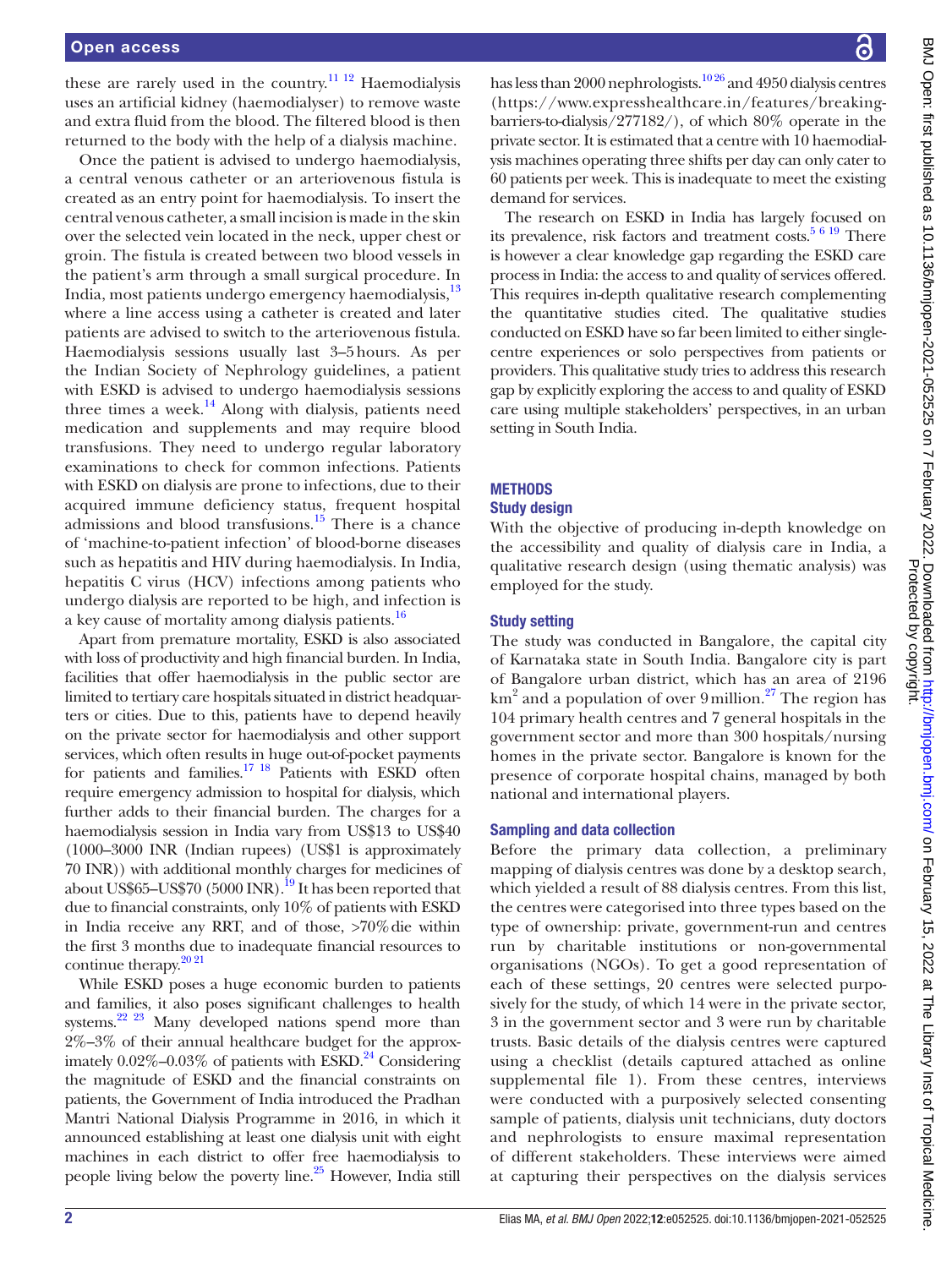<span id="page-2-0"></span>

| Details of participants interviewed*<br>Table 1 |                                  |            |            |       |
|-------------------------------------------------|----------------------------------|------------|------------|-------|
|                                                 | <b>Type of dialysis facility</b> |            |            |       |
| <b>Participant category</b>                     | <b>Private</b>                   | Government | <b>NGO</b> | Total |
| Nephrologists                                   |                                  |            |            |       |
| Duty doctors†                                   |                                  | 3          | 3          |       |
| Dialysis technicians                            |                                  |            |            | 13    |
| Dialysis patients                               |                                  | ◠          |            | 6     |
| <b>Total</b>                                    |                                  |            |            | 28    |

\*The government-run and NGO-run dialysis centres did not have any nephrologists present at the time of visit.

†A medical officer on duty, who is an MBBS graduate. The National Dialysis Programme stipulates the presence of 1 duty doctor for 10

NGO, non-governmental organisation.

including accessibility and quality-related issues. A semistructured interview schedule based on the WHO's Availability, Accessibility, Acceptability and Quality (AAAQ) Framework (online supplemental file  $2)^{28}$  and Bruce's Quality of Care Framework (online supplemental file  $3^{29}$ was used to capture the different aspects of accessibility and quality of dialysis services by different stakeholders. These interviews were conducted between September and December 2020 by the first author, who is an experienced qualitative researcher. Each interview took 45–60 min (interview topic guide attached as [online supplemental](https://dx.doi.org/10.1136/bmjopen-2021-052525) [file 4](https://dx.doi.org/10.1136/bmjopen-2021-052525)). The interviews were conducted in the native spoken language Kannada and were later transcribed to English. [Table](#page-2-0) 1 shows the number of participants interviewed in each category.

#### Data analysis

A thematic analysis was done, using NVivo qualitative data management software.<sup>[30](#page-7-17)</sup> The interview transcripts were imported to NVivo for coding. After the coding, they were categorised into different themes and subsequently these themes were examined and organised into different components of the WHO AAAQ Framework. The quality of care was further categorised as per the Bruce's Quality of Care Framework. This framework identifies six dimensions of quality of care—choice of methods, technical competence, information given to clients, interpersonal relations, mechanisms to ensure follow-up and continuity, and the appropriate constellation of services.

#### Patient and public involvement

Patients or the public were not involved in the design, or conduct, or reporting, or dissemination plans of our research.

#### RESULTS

#### Availability of dialysis services

Most dialysis centres visited were founded in the last 3–6 years. The government-run dialysis centres were attached to general hospitals and run on public–private partnership model, where the facility was located inside government hospital, but the management was by a third-party agency.

While both government and private dialysis centres had 2–10 machines, NGO-run centres had up to 40 dialysis machines. Most of them work three shifts/day and were open 6days a week (which at maximum capacity equals 18 dialysis treatment sessions per week, supporting a three times per week prescription for up to six patients). The common services included haemodialysis, and supply of medicines and other nutritional supplements. Only three private centres had dietitian services available. Since the government centres were located inside a hospital, patients could get the blood examinations done at the same hospital's laboratories. Six private dialysis centres which were attached to bigger hospitals had laboratory facilities in the premises. The centres, irrespective of the settings, were mostly managed by dialysis technicians and nursing staff. Duty doctors were present in seven private centres, two government centres and one NGO centre. Only two private centres had nephrologists at the time of visit. Other centres reported that they have a visiting nephrologist, who is 'on call'.

#### Accessibility of dialysis services

#### Physical accessibility

All dialysis centres catered to patients coming from a distance of 20–40km. In the centres run by charitable institutions, a few patients were coming from the nearby districts travelling 3–4hours for each dialysis session. All centres in the government and NGO sector were run at full capacity. Technicians across settings reported of increase in patient numbers over the years. Technicians from four dialysis centres in private sector and two centres in NGO sector reported starting additional shifts in the last 2years. A senior technician from a private centre observed:

In 1999, we had two dialysis machines and we used to do two shifts, now we have to do daily 4 emergency dialysis, apart from managing the regular patients. Patient numbers have increased, it has become common like a fever. Now we have about 8 machines, and all the machines are occupied, except for the latenight session. (Technician\_private)

patients.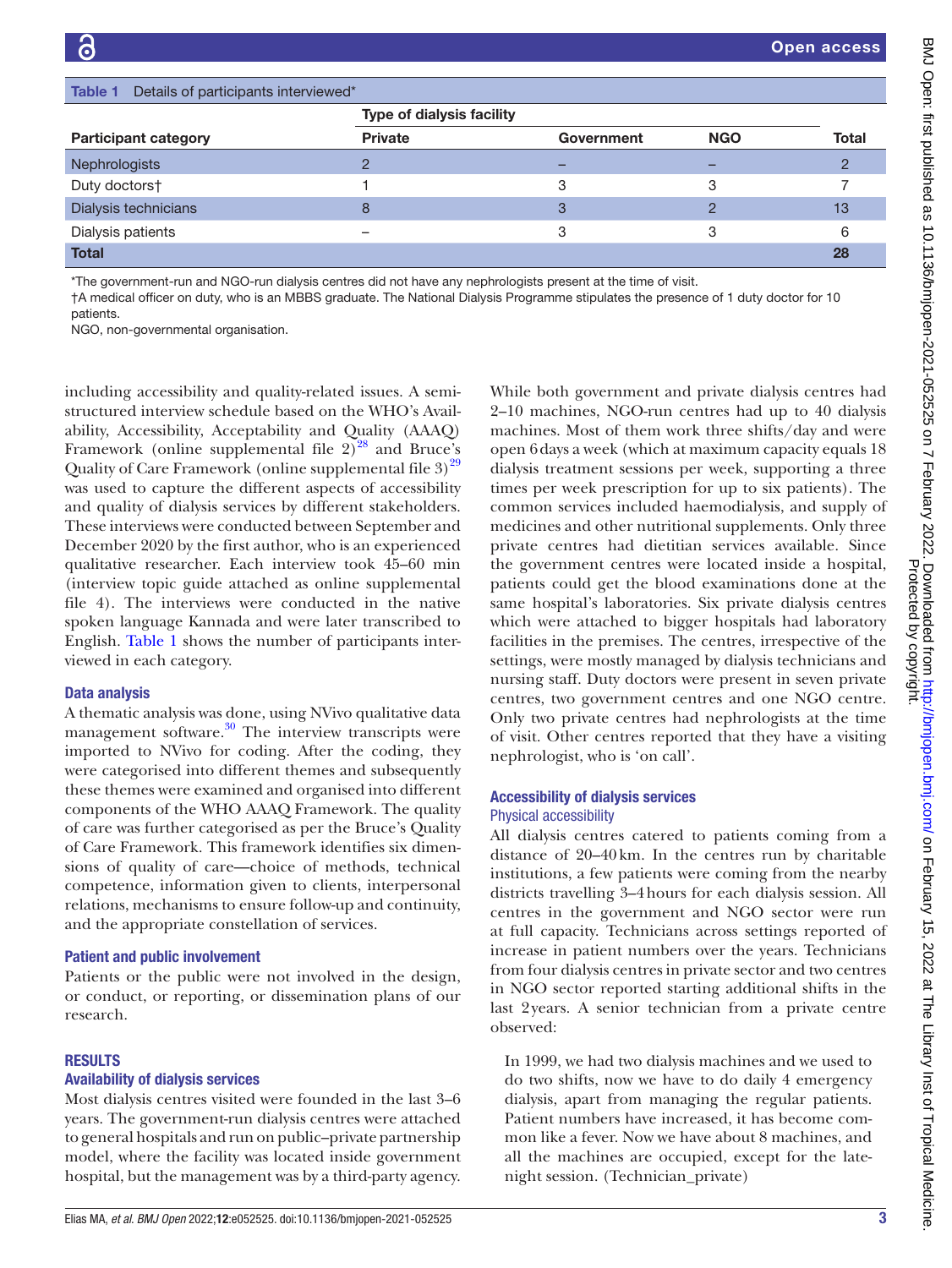Stand-alone centres do three shifts usually while centres that are part of larger chains such as [centre name], have started night shifts too. The Government-run centres usually do not have enough manpower and other supplies to run extra shifts. (Nephrologist\_private)

While the private centres had both short-term and long-term patients, the government-run and NGO-run centres reported to have a fixed set of clientele, with most patients coming from the inception of the centre or for a period of 3–4 years. Only when an existing patient died or moved to another centre, a new admission took place. While the private centres received occasional enquiries of new patients, all government-run and NGO-run centres visited had more than 10 patients waiting to be enrolled, and the waiting period was approximately 3–6months. When there was a vacancy, patients coming with staff or local political leaders' recommendations were given priority for admission.

#### Non-discrimination (accessibility for all patients)

Only three centres provided dialysis for patients with hepatitis B, hepatitis C or HIV, commonly referred to by the staff as 'positive patients'. All the centres, irrespective of the setting, insisted on a blood test for these three conditions as a prerequisite for admission and if the result was positive, most centres denied admission. According to the staff, it is mainly due to the lack of infrastructure, human resources and cost concerns. The centres catering to patients with these conditions kept one to two machines exclusively for them and allotted a technician exclusive to this section. For such patients, dialyser and other accessories were for single use. For small centres, this is not cost-effective, so they did not admit any positive patients.

There should be a separate setup for Hepatitis C, B and HIV positive patients. We cannot have the same machines. We have done a separate setup for this, but right now we are not doing it because for positive cases, the cost is double. (Duty doctor\_NGO)

We don't admit seropositive [hepatitis B and C, HIV] cases here. Not many positive cases come here. We want to make optimum use of the machines, so we don't take them.(Nephrologist\_private)

The standalone dialysis centres did not have the capacity to take care of emergencies, so they did not admit patients with comorbid heart or lung-related conditions or other complications. Patients who needed emergency care had to depend on higher-level centres.

## Economical accessibility (affordability)

All the patients interviewed were from lower to lowermiddle socioeconomic status and were availing dialysis services from government-run and NGO-run centres. All of them were long-term dialysis patients undergoing dialysis for the last 3–10 years and reported having started their dialysis sessions from private centres and later

shifting to either NGO/government-run centres due to financial constraints. Only one patient was working as an auto driver, all others depended on family members for financial support. Three patients reported that they were employed before they were diagnosed with ESKD, and they had to leave their jobs due to the illness symptoms and repeated hospitalisations. None of them had any insurance coverage.

In private centres visited, the out-of-pocket expenditure per dialysis session varied between US\$11.4 and US\$42.8 (INR to US\$ calculated at the conversion rate of 70) (800 and 3000 INR). Government-run and NGO-run centres offered subsidised care; the average cost borne by patients per dialysis session was US\$5.7–US\$7.1 (400– 500 INR) excluding the charges for blood investigations and medications. The technicians reported that approximately 30%–40% of their patients had severe anaemia and required additional injections or blood transfusion. They reported that on average, monthly blood investigations would cost US\$50–US\$71.4 (3500–5000 INR) in private centres, and US\$14.2–US\$21.4 (1000–1500 INR) in charitable centres. Patients with other common comorbid conditions would pay about US\$500 (35 000 INR) in private centres and about US\$142.8–US\$171.4 (10 000–12 000 INR) in government-run and NGO-run centres per month. Due to financial constraints, patients often skipped dialysis sessions or shifted from private dialysis centres to either government or NGO facilities. In the long run, patients often reduced the weekly dialysis sessions and frequency of blood examinations.

I am not able to earn for the last ten years, I had to use all my savings for the treatment, I have spent about 18 Lakhs [US\$25000] so far. I have to pay rent. My wife was not working. After I became a patient, she started going to nearby houses as a domestic help. I started coming here now because I don't have money to go to private. (Patient\_government)

We try to do 3 dialyses [per week] for everyone. But if they cannot bear the cost, then they do 2 dialyses. They do this to save 300–400 rupees a week, but if they get into any complication [because they skipped dialysis], then they will end up spending 30 to 40 thousand rupees to manage that. (Duty doctor\_private)

#### Quality of care

The key findings related to quality of dialysis services are organised below, using the six dimensions stipulated in the Bruce's Quality of Care Framework.

#### Choice of methods

Haemodialysis was the only RRT provided, except for one private centre which offered kidney transplants. None of the visited centres provided PD. The technicians shared that though they have learnt about PD and its advantages, they never practised it. According to them, in the Indian context, it is difficult for patients to opt for PD because the surroundings need to be kept sterile and clean and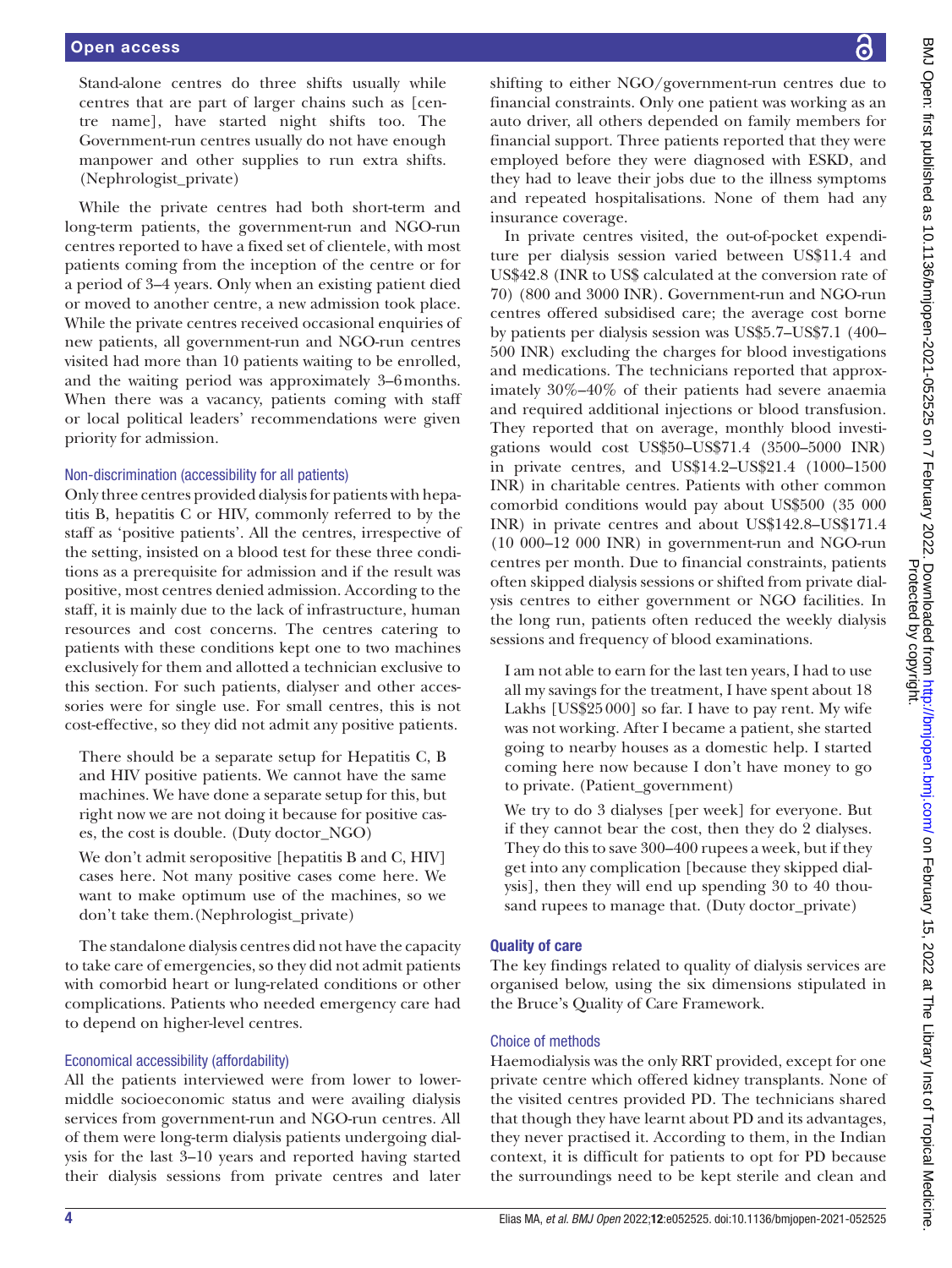most patients do not have enough resources for that. None of the interviewed patients was given PD as a treatment option and they were not aware of the PD process. None of them had registered for renal transplant.

I have spoken to doctors abroad. There they prefer Peritoneal Dialysis. Here we don't do it because patients can't afford to have a separate room for it, also the fluid they use is very expensive. It could be because only a few people are using it. (Technician\_NGO)

PD has to be done 24/7, and here it is not very practical. Also you need the presence of someone to assist. Patient housing and other conditions are not very suitable for PD in our setting. So, PD is slowly going out of practice here. (Nephrologist, private)

## Information given to clients

Patients reported that they did not have any prior knowledge of ESKD, its symptoms or management before they were diagnosed. All of them were caught unaware of kidney failure as a complication of diabetes or hypertension and were subsequently advised to undergo haemodialysis. Nephrologists and technicians reported that most patients came with kidney failure because of undetected hypertension or diabetes. Patients reported that they learnt about the complications of dialysis, diet and weight management over the years, and tried to manage complications at home to the extent possible.

I had BP [Hypertension]. I was not taking medicine. I neglected. I didn't know it will lead to this type of problem [kidney disease]. (Patient\_NGO)

Most patients will present with symptoms of renal failure, and when we do the examinations, many will have uncontrolled diabetes or hypertension. When we ask the patients why they did not take medicines, they say we did not know. (Nephrologist, private)

## Interpersonal relations

All dialysis centres provided dialysis in open wards, with beds next to each other. Since most patients had fixed days and time for dialysis, they saw and interacted with the same set of fellow patients. Patients shared their experiences and learnt from their peers about managing the symptoms. A duty doctor in a government centre observed that having open wards helped in reducing patient anxiety regarding the dialysis process.

I think open wards are good. Even screens between patients are not necessary. If there is a screen and we are attending a patient [with complication], other patients think we are doing something to the patient and start worrying. If it is open, then they can see openly what we are doing and what we are saying. They will know there is nothing serious. (Duty doctor\_NGO)

A nephrologist observed that in government-run and NGO-run centres, patients had more opportunities to interact with other patients. In private centres, most patients would arrive at their fixed time for the dialysis and their interactions are usually limited to the staff and at most the patients who occupy the next bed.

## Mechanisms to ensure follow-up and continuity

Technicians and duty doctors from the NGO-run centres reported that patients regularly attended their scheduled dialysis sessions since it was free or subsidised. Patients were advised not to travel for more than 2days. When patients had to travel to far-off places or for longer duration, either they must skip a scheduled dialysis or they must enrol in a local dialysis centre. Staff shared that this is a common reason for infections.

Some patients travel to their hometown or relatives' houses for festivals or family functions. If they go for more than twodays, they have to get the dialysis done and will go to some local place and get it done. Once they come back and we do the blood test, we find that they have become positive for Hepatitis B or C. (Techinician\_private)

All centres maintained patient records. A few centres had detailed case notes including previous treatment details, lab reports and other clinical parameters, while others kept only patient contact details along with the blood pressure readings and weight on the day of dialysis.

## Appropriate constellation of services

The dialysis centres in the private sector had better infrastructure, separate beds and screens or curtains between the beds. Government and NGO centres provided the services in open wards, with beds next to each other. There was no separation between male and female wards in most of the centres. From the dialysis centres visited, three centres in the private sector had a dietitian who provided diet counselling to the newly admitted patients. Patients undergoing dialysis under government centres, where the medicines are supplied free of cost, often faced a shortage of required medicines and supplements. Due to this, they had to spend money on purchasing medicines from private pharmacies.

Because medicines were not available, many times I have gone to other places to get it. Even last month I had gone to another centre. We complained to the Medical Officer last month and after that, there is no problem. (Patient\_government)

While it was noted that patients often felt helpless and hopeless thinking about the treatment expenses and the prognosis of their illness, none of the visited dialysis centres had any counsellors or social workers offering counselling or any other psychosocial support to patients.

All your money will all be spent [for the treatment]. If you go inside the ICU once, you will need a minimum of 50000 rupees. It has been very difficult for me; I have even thought of committing suicide. What else can be done? (Patient\_NGO)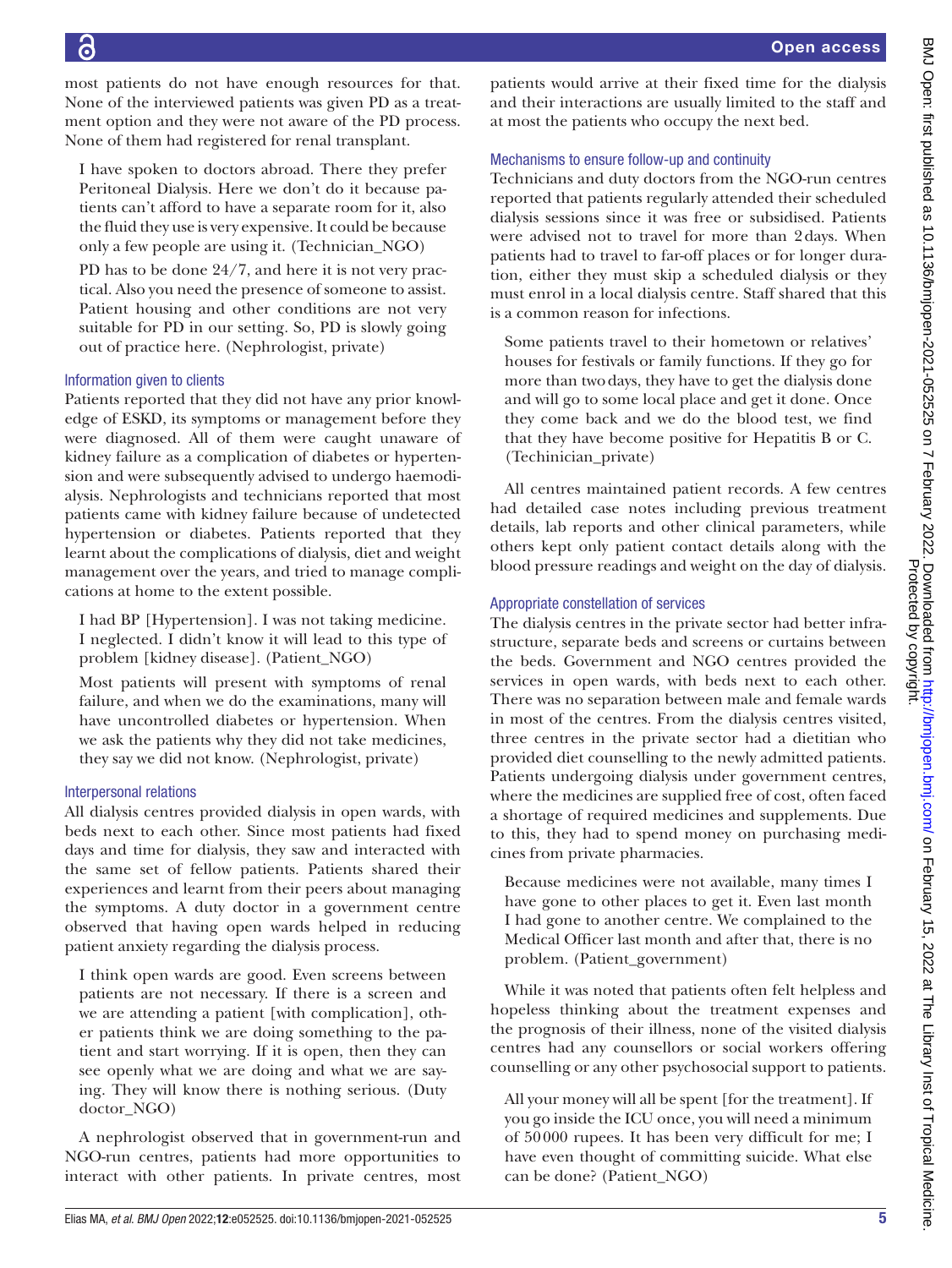I have not seen a counsellor in any dialysis centre. In India, we don't have the concept of a counsellor. Only the doctors talk to the patients. There is an issue of time constraint. We may not have enough time to talk to everyone. (Nephrologist\_private)

#### Technical competence

All the visited centres, irrespective of the sectors, were mainly managed by dialysis technicians. Seven centres had duty doctors, only two centres had full-time nephrologists. In all visited centres, one or two technicians managed the centres with 7–10 patients in a single shift. They reported that there are 6 months–1year dialysis technician courses available and such courses do not equip the technicians to notice complications during dialysis.

In many centres there are no nephrologists, and there are unqualified technicians. They may not even know how to read and write properly, but they will be doing dialysis. They just know how to switch the machine on and off, nothing else. (Nephrologist\_private)

Private dialysis centres have less qualified technicians to cut costs. They may not practice safety precautions while handling of the dialyzer and other equipments which would lead to infections and other complications. Patients won't know what is happening. (Technician\_government)

Due to human resource crunch, the same technicians handle patients with and without infections such as hepatitis and HIV. This, coupled with their lack of adequate training, puts patients at risk of infections. Other costcutting practices reported were the use of lower quality water purifiers, and other equipment including dialysers and tubes. These practices led to patients getting infections and having other complications during dialysis. All centres used the dialyser for 10 dialysis sessions for a patient and all three centres in government reused the tubes as well. The technicians shared that if the machine parts were not cleaned with strict safety precautions, 'machine-to-patient infections' could happen. Technicians and duty doctors reported that they commonly saw infections such as HCV and hepatitis B virus (HBV) among patients. Staff from a few dialysis centres mentioned that they did not admit patients referred from certain centres due to the fear of transmission.

People with Kidney Disease are prone to get Hepatitis C and many hospitals are spreading it like anything. Some hospitals, I can name them, they are harbouring this and spreading. Patients coming from certain hospitals, we know that they will be positive, we know that their quality of treatment is poor. (Duty doctor\_NGO)

The water quality is very important; centres are supposed to have monthly water test to make sure the bacteria and toxic elements are controlled. But it costs about 4000–5000 rupees to do it, so most centres don't do it monthly. (Nephrologist\_private)

## **DISCUSSION**

This study throws light on the landscape of dialysis services offered in an urban setting in South India and poses a few important questions on the accessibility and quality of existing services. While it appears that the availability of haemodialysis services may not be a serious issue, economic access is a major challenge. Although dialysis services are predominantly offered by the private sector, the wide variability in charges for dialysis and support services renders them inaccessible for large groups of patients. Though the centres in the government and NGO settings charge comparatively less per dialysis session, patients from poorer families still do not have sufficient resources to afford these. Also, such centres are too few in numbers to be able to cater to the rising demand for dialysis services. Our findings showed that due to financial constraints, patients are often forced to skip dialysis sessions. Similar findings were reported earlier by  $[ha<sup>31</sup>]$  $[ha<sup>31</sup>]$  $[ha<sup>31</sup>]$ and Karopadi *et al*. [32](#page-7-19) Another study conducted by Kaur *et al* found the prevalence of catastrophic health expenditure to be as high as 51% among patients undergoing haemodialysis three times per week.

In India, diabetes and hypertension are the key causative factors for CKD and these conditions make patients prone to complications during dialysis. Earlier studies have reported that hypotension, nausea and vomiting are commonly reported during dialysis. Our study too showed similar findings. $34$  While infections, especially HCV and HBV, are commonly reported in the population with CKD due to frequent dialysis and blood transfusions, the number of centres catering to patients with these conditions is very limited. Patients with any comorbid conditions and other complications need to depend on higher centres with emergency facilities, which are too few, especially in the public sector. Private hospitals can cater to only a subsection of patients with ESKD, who can afford their services So, patients end up shuttling between centres in different settings depending on their illness status and paying capacity.

The study findings raise important questions regarding the overall quality of dialysis services across settings. The quality of the dialyser and water used for dialysis is an important predictor for better patient outcomes.<sup>35</sup> Our study showed that water purifiers are available at varying costs and currently there are no mechanisms to ensure the water quality. Though national guidelines and guidelines issued by the Indian Society of Nephrologists recommend that nephrologists must be part of regular staff in the haemodialysis centres, the centres are managed solely by dialysis technicians and from our respondents' accounts, it appears that the quality of their training is variable. If technicians are capable of identifying the early warning signs, many complications could be averted, including problems with fistula.<sup>36</sup>

Though the benefits of Peritoneal Dialysis (PD) is well documented, $37$  our findings show that it is still not accessible to patients with CKD. Acknowledging this, the Government of India published a set of guidelines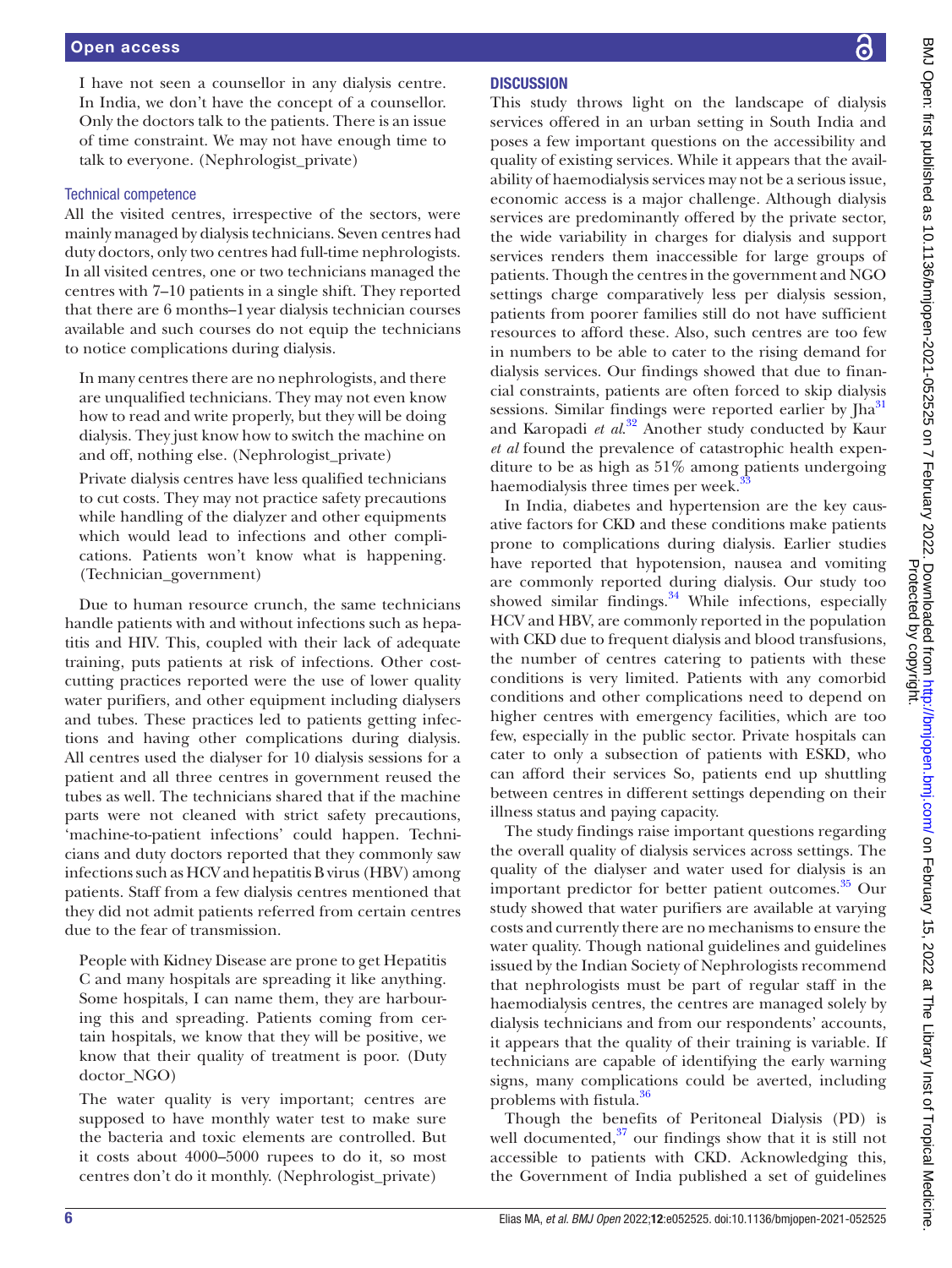6

for states for starting PD facilities as part of the Pradhan Mantri National Dialysis Programme.<sup>38</sup> It provides the necessary guidance for states to set up PD centres and serves as a best practice document for providers of PD, ensuring delivery of high-quality, cost-effective Continuous Ambulatory Peritoneal Dialysis services. While it is a welcome move, states will have to implement it in an effective and timely manner.

CKD is known to be associated with various psychological issues such as depression, anxiety and poor quality of life. A multicentre study conducted in India found that depression was common among haemodialysis patients, and long-term dialysis and poverty status had a significant relationship with depression.<sup>39</sup> Another study conducted among patients with CKD from Karnataka reported depression to be more common in patients on dialysis compared with other modalities of treatment. $40$  While supportive interventions have been found to be effective among patients with  $CKD<sub>1</sub><sup>41</sup>$  $CKD<sub>1</sub><sup>41</sup>$  $CKD<sub>1</sub><sup>41</sup>$  our findings indicate that existing services do not cater to the psychosocial needs of the patients. Having the services of a trained counsellor or a social worker available in these centres would give the patients an opportunity to discuss their psychosocial problems, which could potentially help in reducing their emotional discomfort during the dialysis process and improve overall treatment outcome. Earlier studies have reported a positive effect of counselling on patients with  $CKD.<sup>42</sup>$  $CKD.<sup>42</sup>$  $CKD.<sup>42</sup>$ 

## Limitations of the study

While the study provides a snapshot of the dialysis services provided in an urban setting in India, it is subject to certain limitations. The study took place in a selection of dialysis care facilities in an urban setting in India and the results might therefore not necessarily be generalisable to other settings. Due to the difficulty in obtaining necessary approvals from the authorities, patients undergoing dialysis services from the private sector could not be included in the study sample. The study respondents were undergoing dialysis for longer term, and we acknowledge that they represent a small subset of patients with CKD and the findings apply to this subset of patients and not necessarily the entire spectrum of CKD.

## Implications of the study and future directions

By including multiple stakeholders, our study offers a comprehensive perspective on CKD care in a lower middle-income urban setting. It also demonstrates the applicability of Bruce's Quality of Care Framework to ESKD care. The study highlights the need for more financial and personnel investments in ESKD care in India to ensure optimal care for the growing patient population. The study points towards the need for comprehensive management practices, including diet counselling and psychosocial support. While there are comprehensive guidelines on the establishment and management of dialysis services, more policy attention needs to be on effective implementation of these, to ensure better access and quality of existing services. With the increasing burden of CKD in India, more in-depth studies are needed, exploring patient experiences at different stages of their illness, which would help in designing appropriate interventions at each stage of CKD.

Acknowledgements We thank Dr Yashwanth Kumar KY, Assistant Professor, Department of Nephrology, Vydehi Institute of Medical Sciences and Research Centre, Bangalore for his analytical inputs. We thank Professor Arima Mishra, Azim Premji University, Bangalore for her guidance and support. We acknowledge Dr Thriveni S Beerenahalli for her help and support for the study.

Contributors MAE conceptualised the study, in consultation with WVD and EW. MAE collected the data, conducted the first level of analysis and prepared the first draft of the manuscript. WVD contributed to the study design, data analysis and writing the manuscript. EW contributed to data analysis and writing the manuscript. All three authors participated in data analysis discussions, revision of the manuscript and concurred on the final draft of the manuscript. MAE is responsible for the overall content as guarantor and accepts full responsibility for the conduct of the study, collected data and the the decision to publish.

Funding The authors have not declared a specific grant for this research from any funding agency in the public, commercial or not-for-profit sectors.

Competing interests None declared.

Patient consent for publication Not required.

Ethics approval The study protocol was approved by the Ethics Committee for the Social Sciences and Humanities EA SHW- of the University of Antwerp, Belgium (ref no: SHW\_18\_82) and permission was taken from the centre authorities before the interviews. Informed consent was taken from the participants. Confidentiality was maintained, all identifying details were removed from the interview transcripts. Authors adhered to the Standards for Reporting Qualitative Research (SRQR), throughout the course of the study.

Provenance and peer review Not commissioned; externally peer reviewed.

Data availability statement Data are available upon reasonable request.

Supplemental material This content has been supplied by the author(s). It has not been vetted by BMJ Publishing Group Limited (BMJ) and may not have been peer-reviewed. Any opinions or recommendations discussed are solely those of the author(s) and are not endorsed by BMJ. BMJ disclaims all liability and responsibility arising from any reliance placed on the content. Where the content includes any translated material, BMJ does not warrant the accuracy and reliability of the translations (including but not limited to local regulations, clinical guidelines, terminology, drug names and drug dosages), and is not responsible for any error and/or omissions arising from translation and adaptation or otherwise.

Open access This is an open access article distributed in accordance with the Creative Commons Attribution Non Commercial (CC BY-NC 4.0) license, which permits others to distribute, remix, adapt, build upon this work non-commercially, and license their derivative works on different terms, provided the original work is properly cited, appropriate credit is given, any changes made indicated, and the use is non-commercial. See: [http://creativecommons.org/licenses/by-nc/4.0/.](http://creativecommons.org/licenses/by-nc/4.0/)

## ORCID iDs

Maya Annie Elias <http://orcid.org/0000-0003-3855-0801> Edwin Wouters <http://orcid.org/0000-0003-2268-3829>

## REFERENCES

- <span id="page-6-0"></span>1 Hill NR, Fatoba ST, Oke JL, *et al*. Global Prevalence of Chronic Kidney Disease - A Systematic Review and Meta-Analysis. *[PLoS One](http://dx.doi.org/10.1371/journal.pone.0158765)* 2016;11:e0158765.
- <span id="page-6-1"></span>2 Stanifer JW, Muiru A, Jafar TH, *et al*. Chronic kidney disease in low- and middle-income countries. *[Nephrol Dial Transplant](http://dx.doi.org/10.1093/ndt/gfv466)* 2016;31:868–74.
- 3 Jha V, Garcia-Garcia G, Iseki K, *et al*. Chronic kidney disease: global dimension and perspectives. *[The Lancet](http://dx.doi.org/10.1016/S0140-6736(13)60687-X)* 2013;382:260–72.
- <span id="page-6-2"></span>Anupama YJ, Uma G. Prevalence of chronic kidney disease among adults in a rural community in South India: results from the kidney disease screening (kids) project. *[Indian J Nephrol](http://dx.doi.org/10.4103/0971-4065.132990)* 2014;24:214.
- <span id="page-6-3"></span>5 GBD Chronic Kidney Disease Collaboration. Global, regional, and national burden of chronic kidney disease, 1990-2017: a systematic